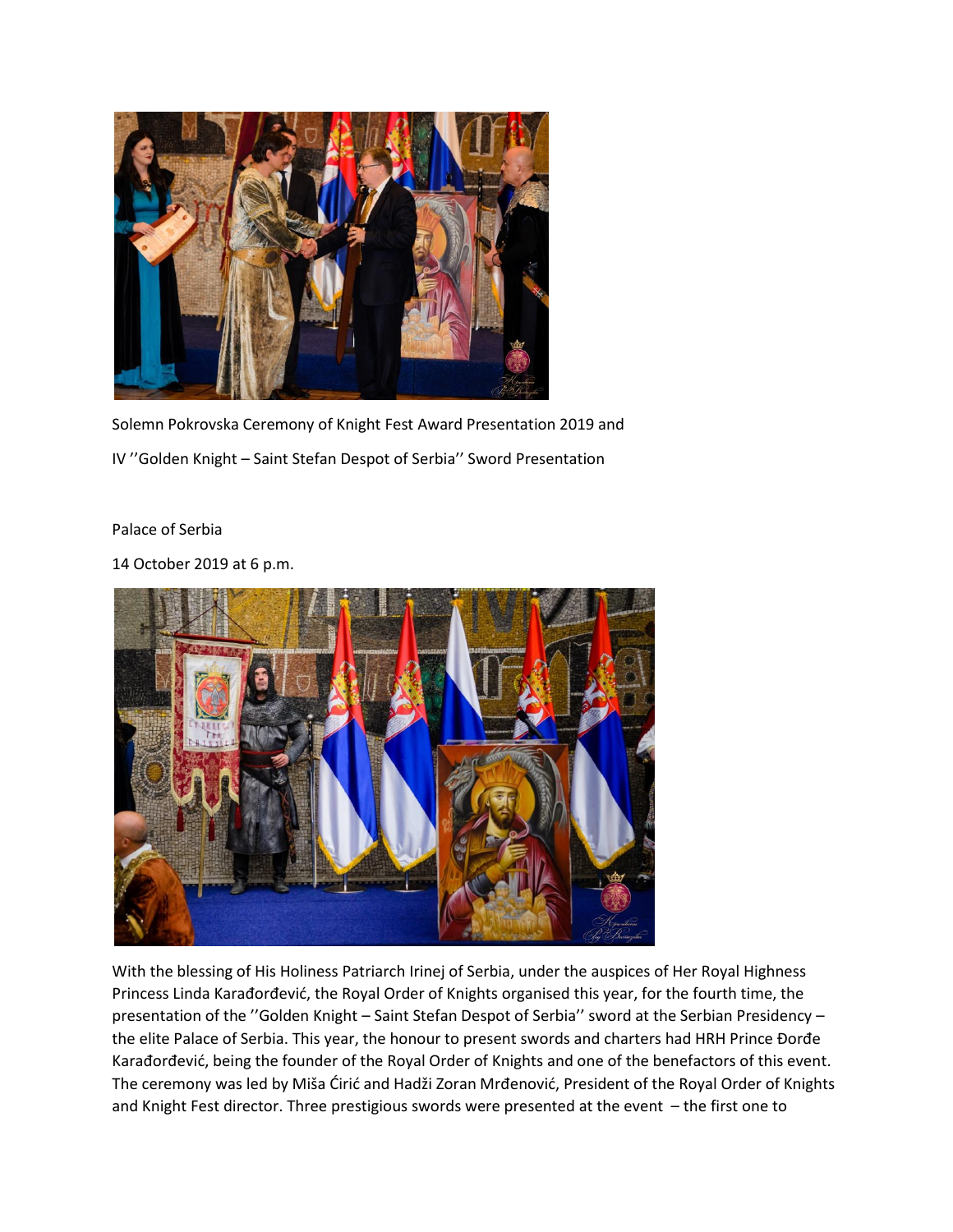professor Slavenko Terzić PhD, who besides being acknowledged in scientific circles, was also a longtime Serbian ambassador to Russia, the second sword was presented to Electric Power Industry of Serbia – EPS for the support given to the Royal Order of Knights.



The third and most important was presented to the President of the Russian Federation Vladimir Vladimirovič Putin. On his behalf, this prestigious award was received by the First Counsellor of the Russian ambassador to Serbia, Alexander Komanihin.



Besides the swords, Art and Culture Knight charters were presented to the associates and friends as a token of appreciation for the support and contribution to the Knight Fest and other activities of the Royal Order of Knights.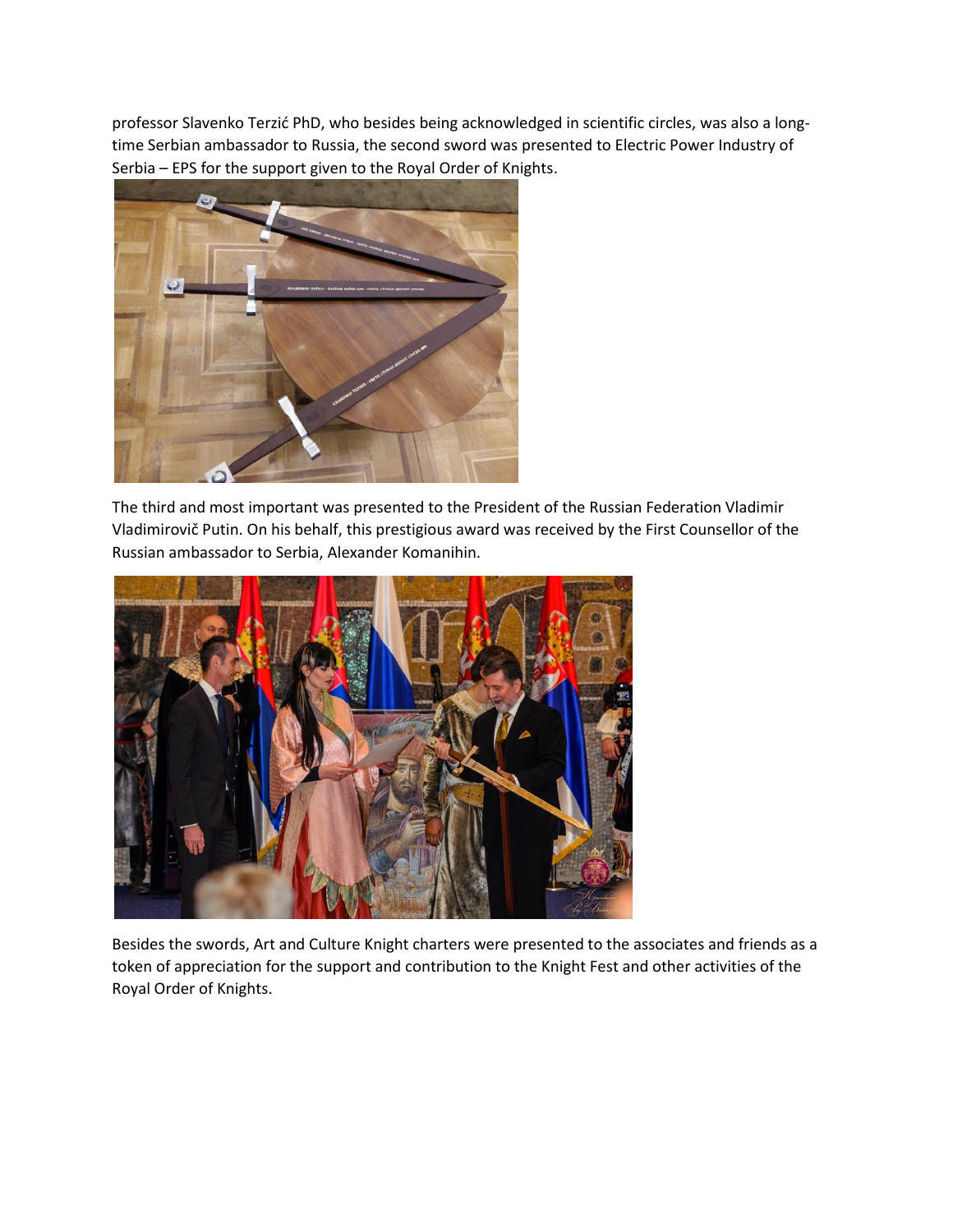

The charters were presented to numerous media, city and state institutions and artists and knight organisations which participated at this year's festival.



Among others, the charter winners were Jovan Memedović, a journalist at the national TV and radio broadcaster RTS, Dragana Veljković, a journalist at Radio Belgrade, opera singer Slavko Nikolić, legendary trio ''Lutajuća srca'', Jovan Maljoković orchestra, cultural society KUD Koturović, instrumentalist Miloš Nikolić, jazz orchestra Nika, professors Milan Lazić, Nebojša Porčić, Jelena Kunarac, Miloš Ivanović, writer Veselin Gatalo, physician Rade Antić, actress Gorica Popović, filigrana artisan of Prizren Siniša Cvetković, Belgrade Hippodrome, Belgrade Fortress, Religious Voluntary Fostering, Lasta enterprise, Yugoslav Film Archive, Ministry of Defence, Ministry of Internal Affairs, knights from Russia, Belarus, Poland, Czech Republic, and many others.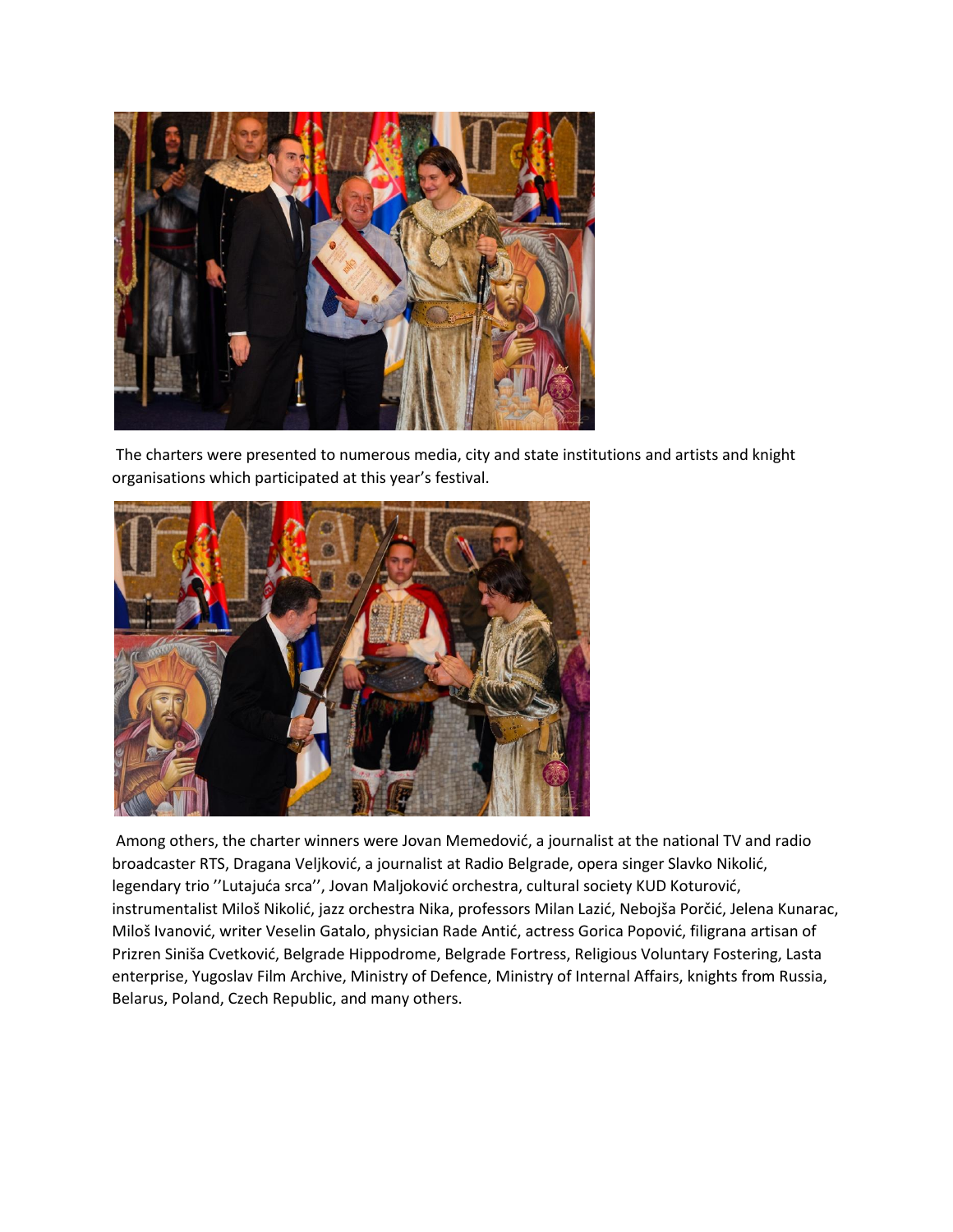

Artistic programme was also organised as a part of this event. Just like in glorious medieval times of the Nemanjić dinasty, ensemble ''Renaissance'' welcomed guests at the Palace of Serbia central spot with HRH Prince Đorđe Karađorđević.



The gala evening followed this exceptional event at the Palace, when the guest artists performed – duet ''Krin'', ensemble ''Fenečki biseri'', teachers' choir from Novi Sad, KUD Koturović, drama studio ''Gamajun'', childrens' church choir ''Orlić''.

Every year at the Old Court and Palace of Serbia in Belgrade, the Royal Order of Knights organises a solemn ceremony of knight swords presentation to deserving institutions and people, as well as the presentation of knight charters to participants of the Knight Fest, the festival of knight culture at Belgrade Fortress. Each time, the main award ''Golden Knight – Saint Stefan Despot of Serbia'' is presented to a nominated person, known world-wide and deserving of the title ''Golden Knight''. For the first time, in 2016, that award was presented to the globally acknowledged Serbian tennis player and benefactor Novak Đoković. In 2017 the winner of this award was Steven Seagal, a Hollywood actor and director. In 2018 the sword was presented to Arnaud Gouillon, a French humanitarian who has been giving donations to the Serbian people in Kosovo and Metohija for 10 years.